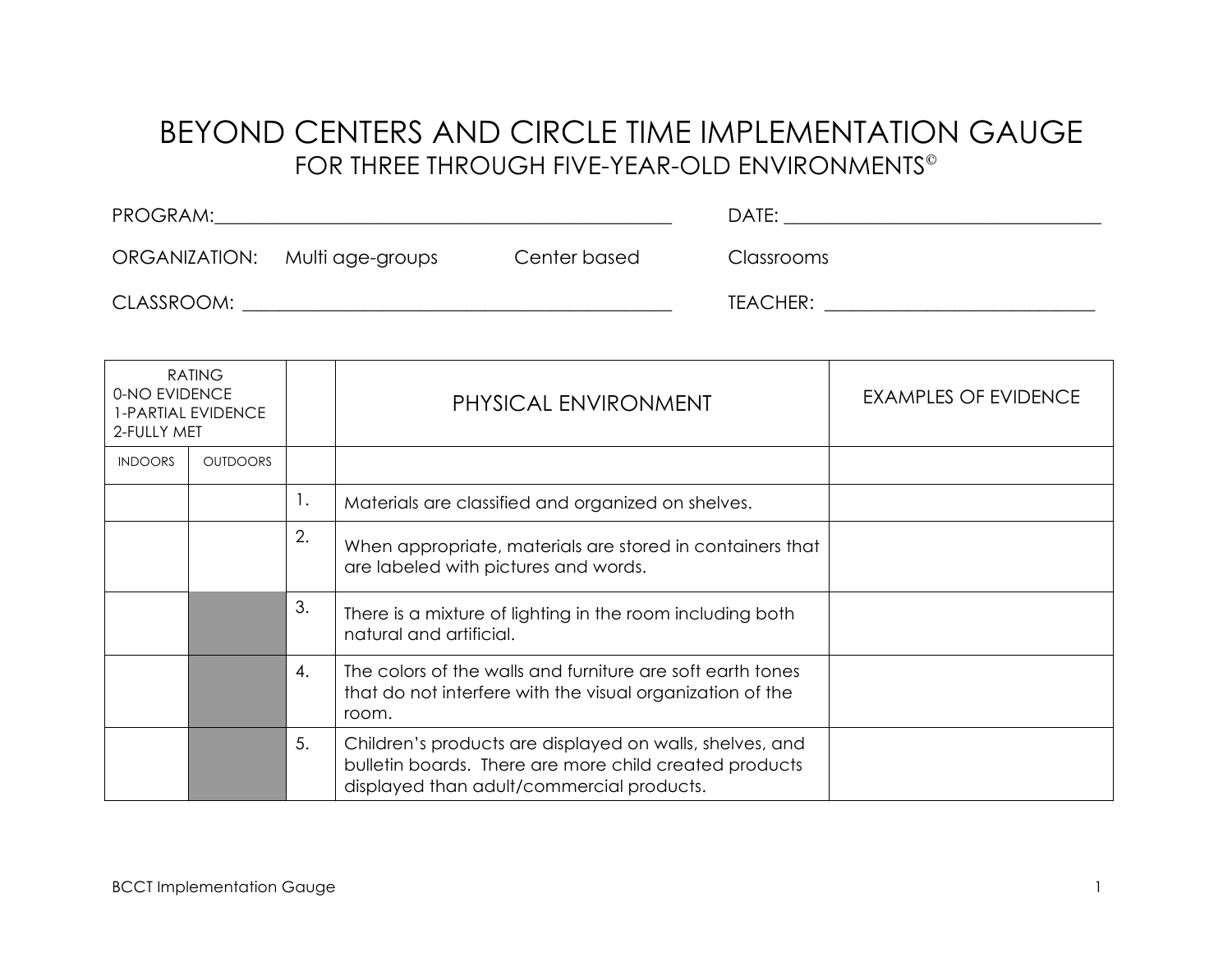| <b>RATING</b><br>0-NO EVIDENCE<br>1-PARTIAL EVIDENCE<br>2-FULLY MET |          |     | PHYSICAL ENVIRONMENT<br>(Continued)                                                                                                                                              | <b>EXAMPLES OF EVIDENCE</b> |
|---------------------------------------------------------------------|----------|-----|----------------------------------------------------------------------------------------------------------------------------------------------------------------------------------|-----------------------------|
| <b>Indoors</b>                                                      | Outdoors |     |                                                                                                                                                                                  |                             |
|                                                                     |          | 6.  | The furniture and equipment are arranged to support the<br>developmental needs of children, providing easy access<br>to materials. The majority of the furniture is child-sized. |                             |
|                                                                     |          | 7.  | The arrangement of the furniture and equipment<br>changes to support the theme and play experiences<br>provided.                                                                 |                             |
|                                                                     |          | 8.  | The environment is uncluttered allowing space for<br>children and adults to move freely.                                                                                         |                             |
|                                                                     |          | 9.  | The environment provides unobstructed access for<br>children and adults with limited mobility.                                                                                   |                             |
|                                                                     |          | 10. | The environment is orderly and free of trash or debris on<br>the floor or ground.                                                                                                |                             |
|                                                                     |          | 11. | There is limited use of television and usage is restricted to<br>developmentally appropriate programming.                                                                        |                             |
|                                                                     |          | 12. | Singing, playing instruments, and recorded<br>developmentally appropriate children's music or<br>classical music are used intermittently throughout each<br>day.                 |                             |
|                                                                     |          | 13. | Music is played at an appropriate volume so that<br>language exchanges and other experiences are not<br>interrupted.                                                             |                             |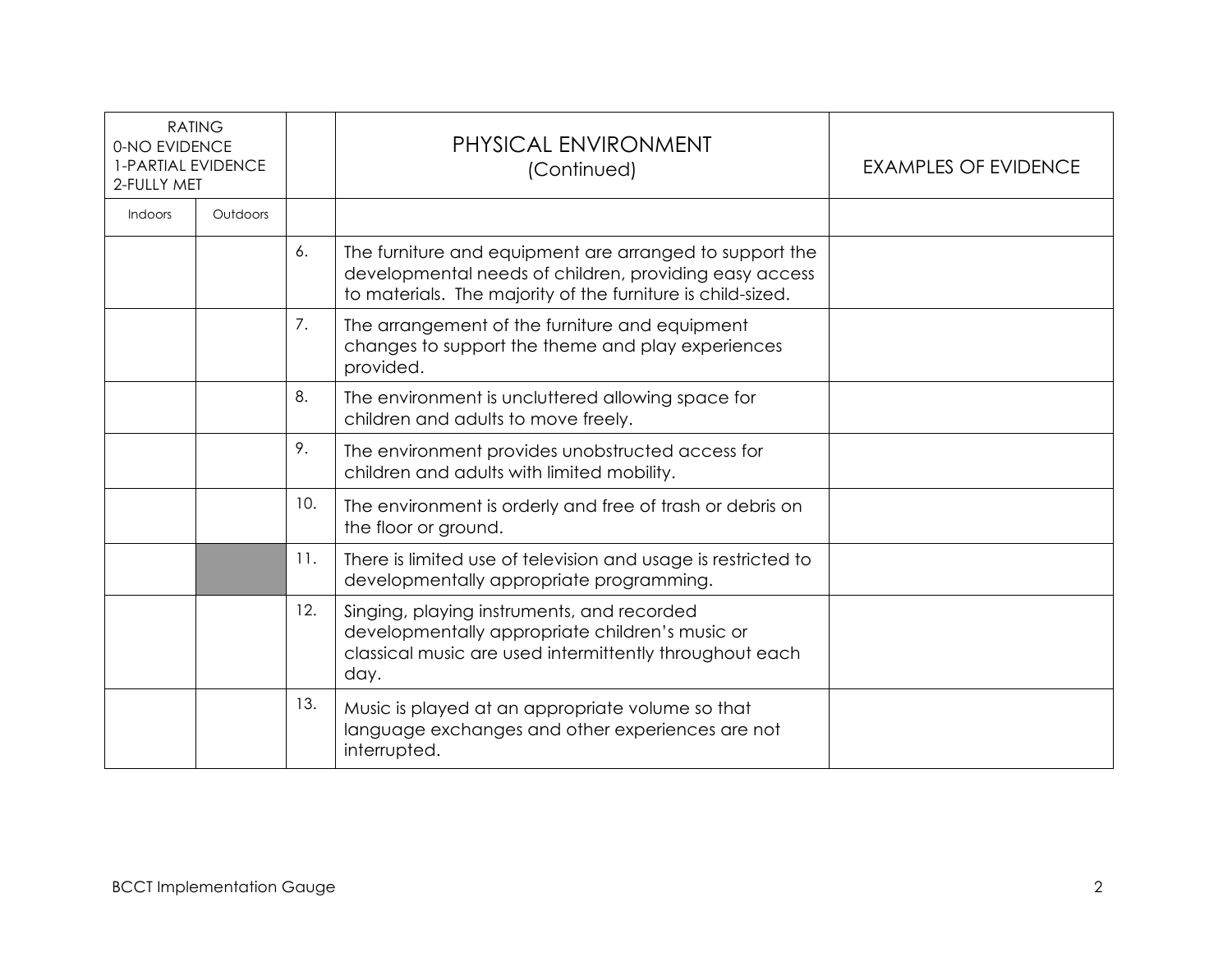|                                                                            |                 | 14. | The play environment is pre-arranged with enough<br>materials available to support the play of each child in<br>the group. 2.5-3 play spaces per child should be<br>provided.               |                             |
|----------------------------------------------------------------------------|-----------------|-----|---------------------------------------------------------------------------------------------------------------------------------------------------------------------------------------------|-----------------------------|
| <b>RATING</b><br>0-NO EVIDENCE<br><b>1-PARTIAL EVIDENCE</b><br>2-FULLY MET |                 |     | SCAFFOLDING THE PLAY EXPERIENCE                                                                                                                                                             | <b>EXAMPLES OF EVIDENCE</b> |
| <b>Indoors</b>                                                             | <b>Outdoors</b> |     |                                                                                                                                                                                             |                             |
|                                                                            |                 | 1.  | The children have a minimum of 45 minutes of free<br>choice play between the pre-scaffolding introduction<br>and the post-scaffolding recall.                                               |                             |
|                                                                            |                 | 2.  | A lesson plan is displayed for each day. The Florida<br>Performance Standards are embedded in<br>developmentally appropriate ways.                                                          |                             |
|                                                                            |                 | 3.  | There is INTENSITY in children's play allowing them to<br>experience the three kinds of play during each day and<br>throughout the year.                                                    |                             |
|                                                                            |                 |     | Example: Children are allowed to choose from an array<br>of activities everyday providing opportunities to engage<br>in dramatic, construction, and sensorimotor play.                      |                             |
|                                                                            |                 | 4.  | Month long themes are used to create an umbrella for<br>experiences. The themes are appropriate for the<br>developmental levels of the children and are expanded<br>to fit their interests. |                             |
|                                                                            |                 | 5.  | Books and other theme specific materials are evident<br>throughout the play environments.                                                                                                   |                             |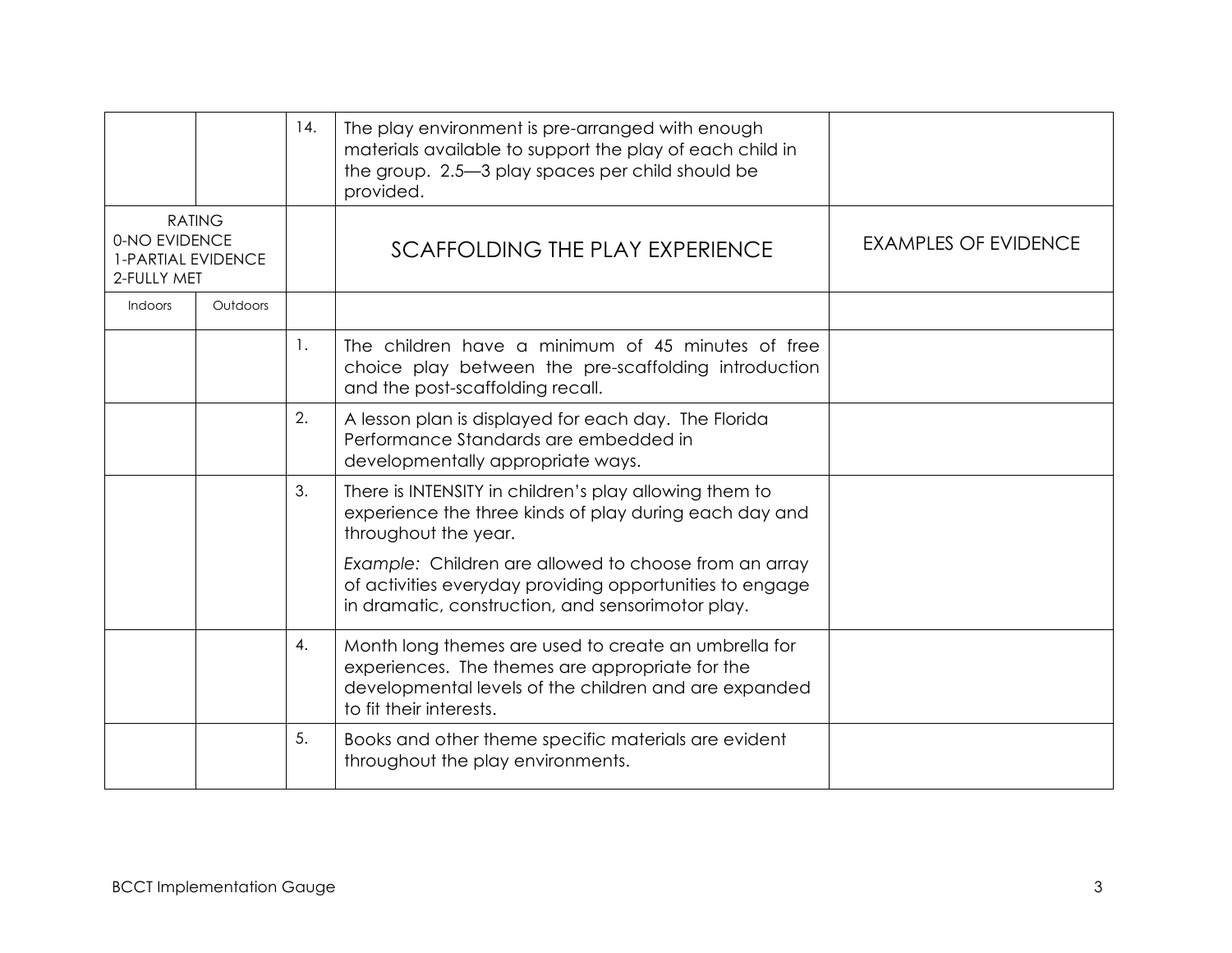| <b>RATING</b><br>0-NO EVIDENCE<br>1-PARTIAL EVIDENCE<br>2-FULLY MET |          |    | SCAFFOLDING THE PLAY EXPERIENCE<br>(Continued)                                                                                                                | EXAMPLES OF EVIDENCE |
|---------------------------------------------------------------------|----------|----|---------------------------------------------------------------------------------------------------------------------------------------------------------------|----------------------|
| <b>Indoors</b>                                                      | Outdoors |    |                                                                                                                                                               |                      |
|                                                                     |          | 7. | Scaffolding the pre-play experience:                                                                                                                          |                      |
|                                                                     |          |    | The adult/teacher begins the play with a literacy<br>experience (i.e., book, song, poem, charting, etc.)<br>incorporating new vocabulary.                     |                      |
|                                                                     |          |    | The adult/teacher explains the play spaces available<br>and gives ideas for how to use materials.                                                             |                      |
|                                                                     |          |    | The adult/teacher discusses rules and expectations for<br>appropriate behaviors and use of materials.                                                         |                      |
|                                                                     |          |    | The adult/teacher plans and implements an orderly<br>transition to play.                                                                                      |                      |
|                                                                     |          | 8. | Scaffolding the individual child's play experience:                                                                                                           |                      |
|                                                                     |          |    | The teacher asks open-ended questions and<br>enhances and extends the children's language.                                                                    |                      |
|                                                                     |          |    | The adult/teacher models appropriate problem-<br>solving skills through the use of positive language<br>exchanges.                                            |                      |
|                                                                     |          |    | During the play experience, the adult/teacher is<br>available to support each child's play through positive<br>scaffolding of their activities and behaviors. |                      |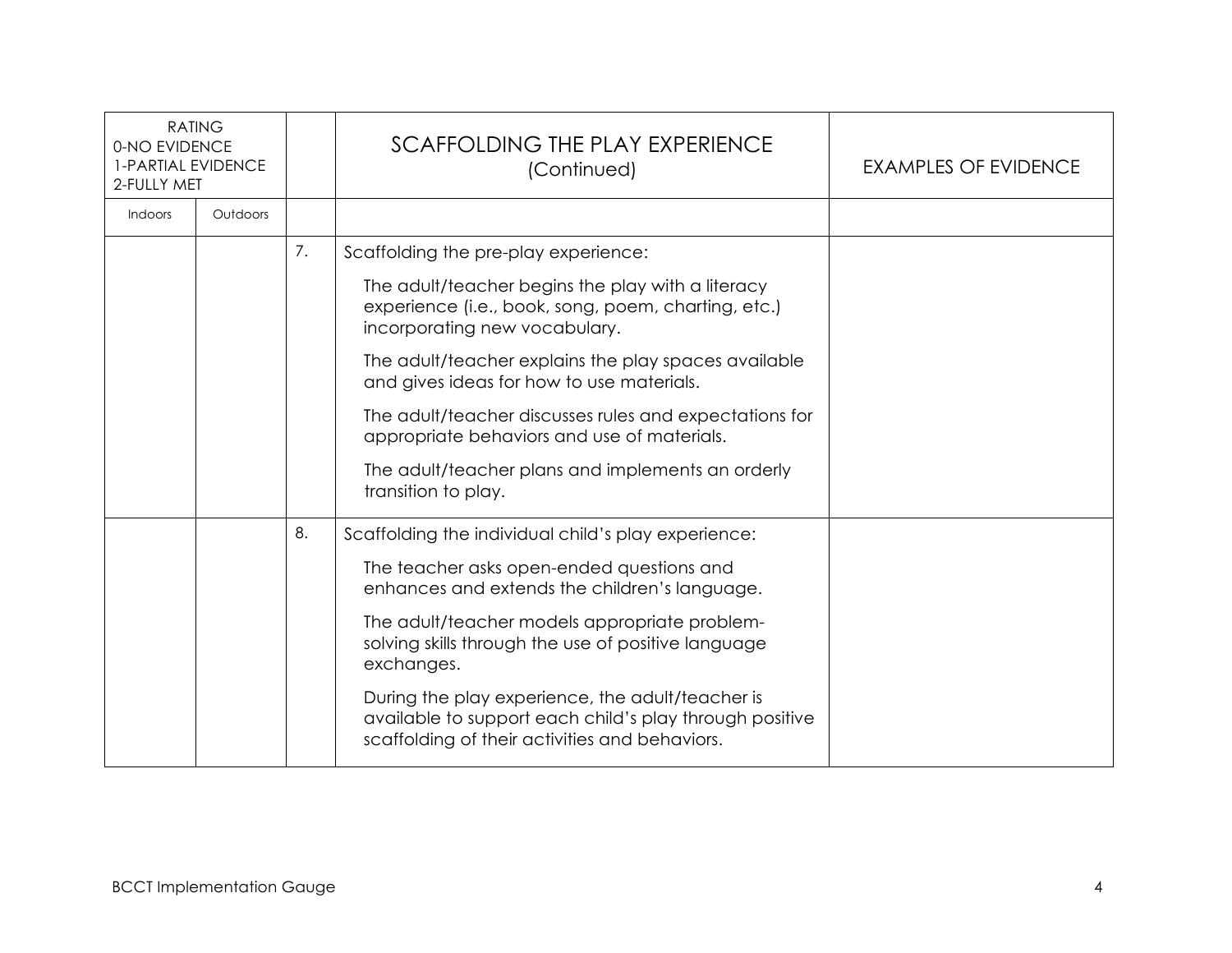| <b>RATING</b><br>0-NO EVIDENCE<br>1-PARTIAL EVIDENCE<br>2-FULLY MET |          |     | SCAFFOLDING THE PLAY EXPERIENCE<br>(Continued)                                                                                                                                                                                        | <b>EXAMPLES OF EVIDENCE</b> |
|---------------------------------------------------------------------|----------|-----|---------------------------------------------------------------------------------------------------------------------------------------------------------------------------------------------------------------------------------------|-----------------------------|
| Indoors                                                             | Outdoors |     |                                                                                                                                                                                                                                       |                             |
|                                                                     |          | 9.  | Scaffolding the post-play experience:                                                                                                                                                                                                 |                             |
|                                                                     |          |     | The adult/teacher provides ample notice that the play<br>experience will soon end allowing children to transition<br>smoothly from their play.                                                                                        |                             |
|                                                                     |          |     | The adult/teacher organizes and implements an<br>orderly clean-up of the play area using clean-up as a<br>positive learning experience through the classification,<br>seriation, and general organization of the play<br>environment. |                             |
|                                                                     |          |     | The adult/teacher recalls and reviews the play<br>experience allowing the children to share their<br>accomplishments.                                                                                                                 |                             |
|                                                                     |          | 10. | Teachers demonstrate an awareness of the importance<br>of introducing and defining new vocabulary.                                                                                                                                    |                             |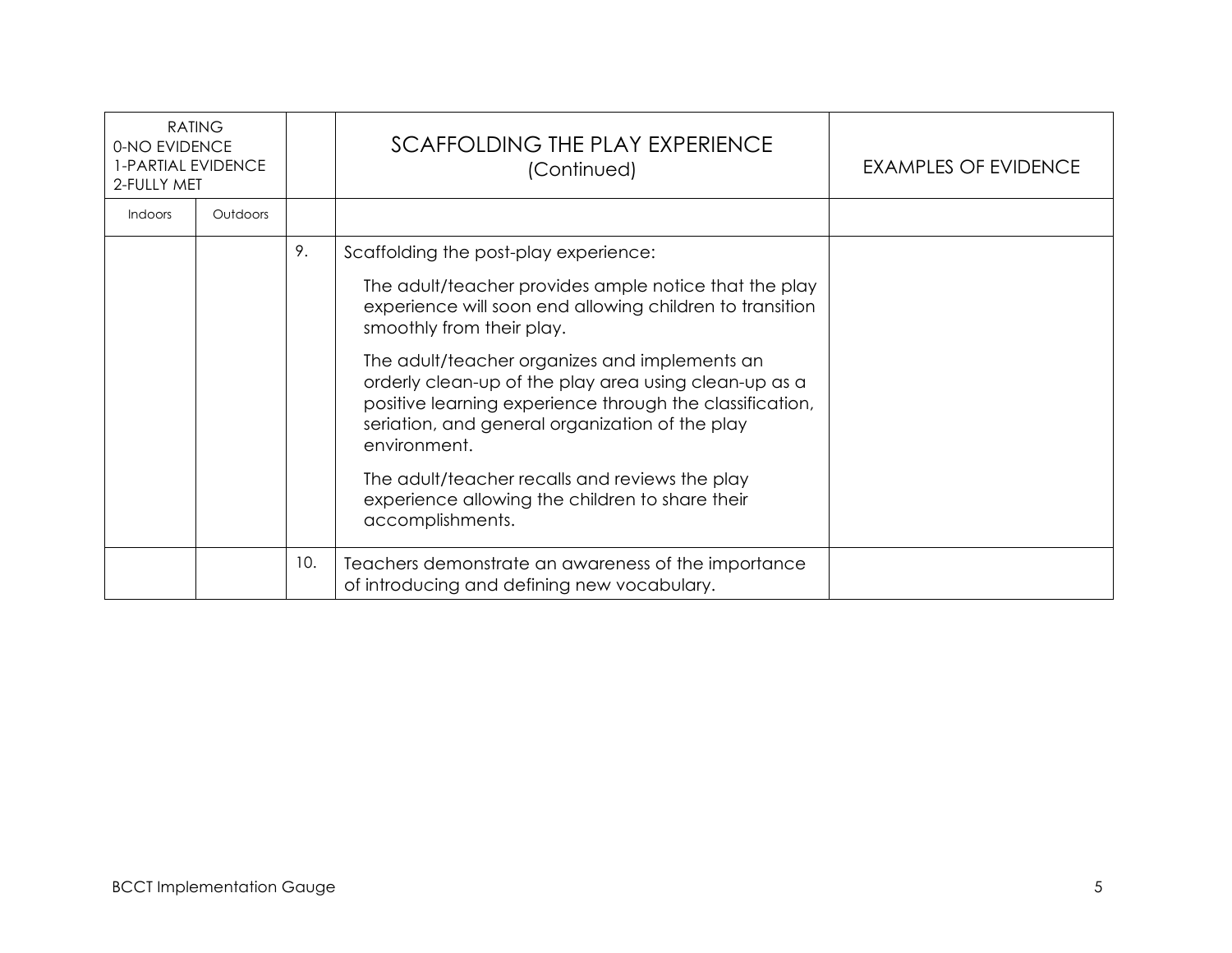| <b>RATING</b><br>0-NO EVIDENCE<br><b>1-PARTIAL EVIDENCE</b><br>2-FULLY MET |          |    | FLUID/SENSORIMOTOR PLAY                                                                                                                                                                                                                                                   | <b>EXAMPLES OF EVIDENCE</b> |
|----------------------------------------------------------------------------|----------|----|---------------------------------------------------------------------------------------------------------------------------------------------------------------------------------------------------------------------------------------------------------------------------|-----------------------------|
| Indoors                                                                    | Outdoors |    |                                                                                                                                                                                                                                                                           |                             |
|                                                                            |          | 1. | A variety of fluid construction experiences are available<br>throughout each day. (Painting, drawing, play dough,<br>water, sand, etc.)                                                                                                                                   |                             |
|                                                                            |          | 2. | There is DENSITY in children's play opportunities providing<br>a variety of ways fluid/sensorimotor play is presented for<br>the child to experience.<br>Example: Children can use paint at the easel, on finger<br>paint trays, with small brushes on the tabletop, etc. |                             |
|                                                                            |          | 3. | There are literacy materials available in the fluid play<br>area. (i.e., books, plain paper and markers for emergent<br>writing, etc.)                                                                                                                                    |                             |
|                                                                            |          | 4. | Children's progress in fluid/sensorimotor play is observed<br>and recorded through the use of BCCT authentic<br>assessment tools.                                                                                                                                         |                             |
|                                                                            |          | 5. | The information obtained through the authentic<br>assessment process is used in planning the intensity and<br>density of experiences provided for the children.                                                                                                           |                             |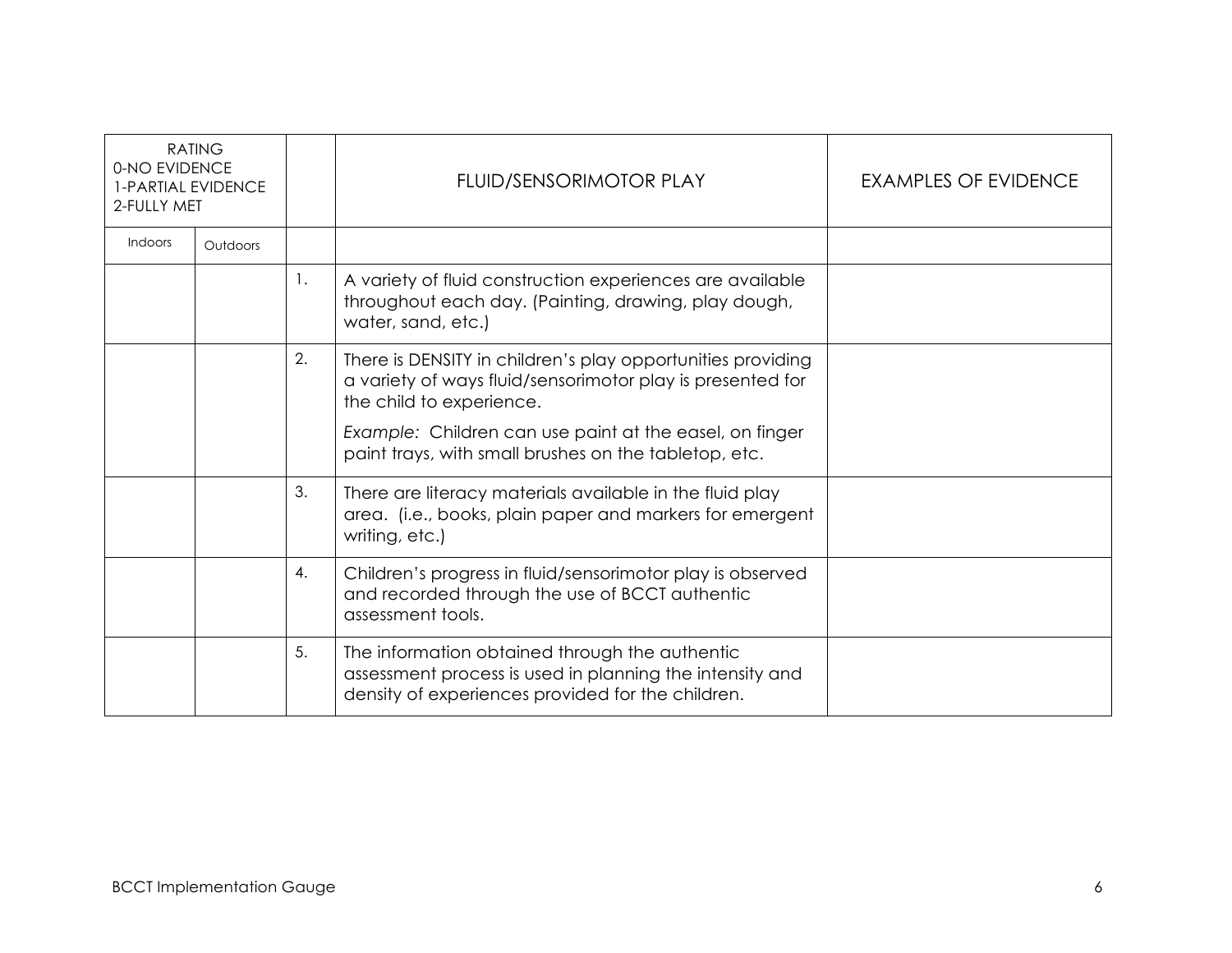| <b>RATING</b><br>0-NO EVIDENCE<br><b>1-PARTIAL EVIDENCE</b><br>2-FULLY MET |          |    | STRUCTURED CONSTRUCTION PLAY                                                                                                                               | EXAMPLES OF EVIDENCE |
|----------------------------------------------------------------------------|----------|----|------------------------------------------------------------------------------------------------------------------------------------------------------------|----------------------|
| Indoors                                                                    | Outdoors |    |                                                                                                                                                            |                      |
|                                                                            |          | 1. | There is a defined block area with unit blocks that are<br>classified and organized on shelving.                                                           |                      |
|                                                                            |          | 2. | Block shelves are labeled with pictures, shapes, and<br>words that represent the various sizes and shapes of the<br>blocks.                                |                      |
|                                                                            |          | 3. | Teachers use the appropriate names of the geometric<br>block shapes when talking with the children.                                                        |                      |
|                                                                            |          | 4. | Micro-play materials are available for use in the block<br>area including people representing different cultures,<br>disabilities, and ages.               |                      |
|                                                                            |          | 5. | Micro-play materials are classified and labeled for easy<br>access by the children.                                                                        |                      |
|                                                                            |          | 6. | There is DENSITY in children's play opportunities providing<br>a variety of ways structured construction play is<br>presented for the child to experience. |                      |
|                                                                            |          |    | Example: Children can use unit blocks, Legos, hollow<br>blocks, etc.                                                                                       |                      |
|                                                                            |          | 7. | There are literacy materials available in the structured<br>construction play area. (i.e., books, plain paper and<br>markers for emergent writing, etc.)   |                      |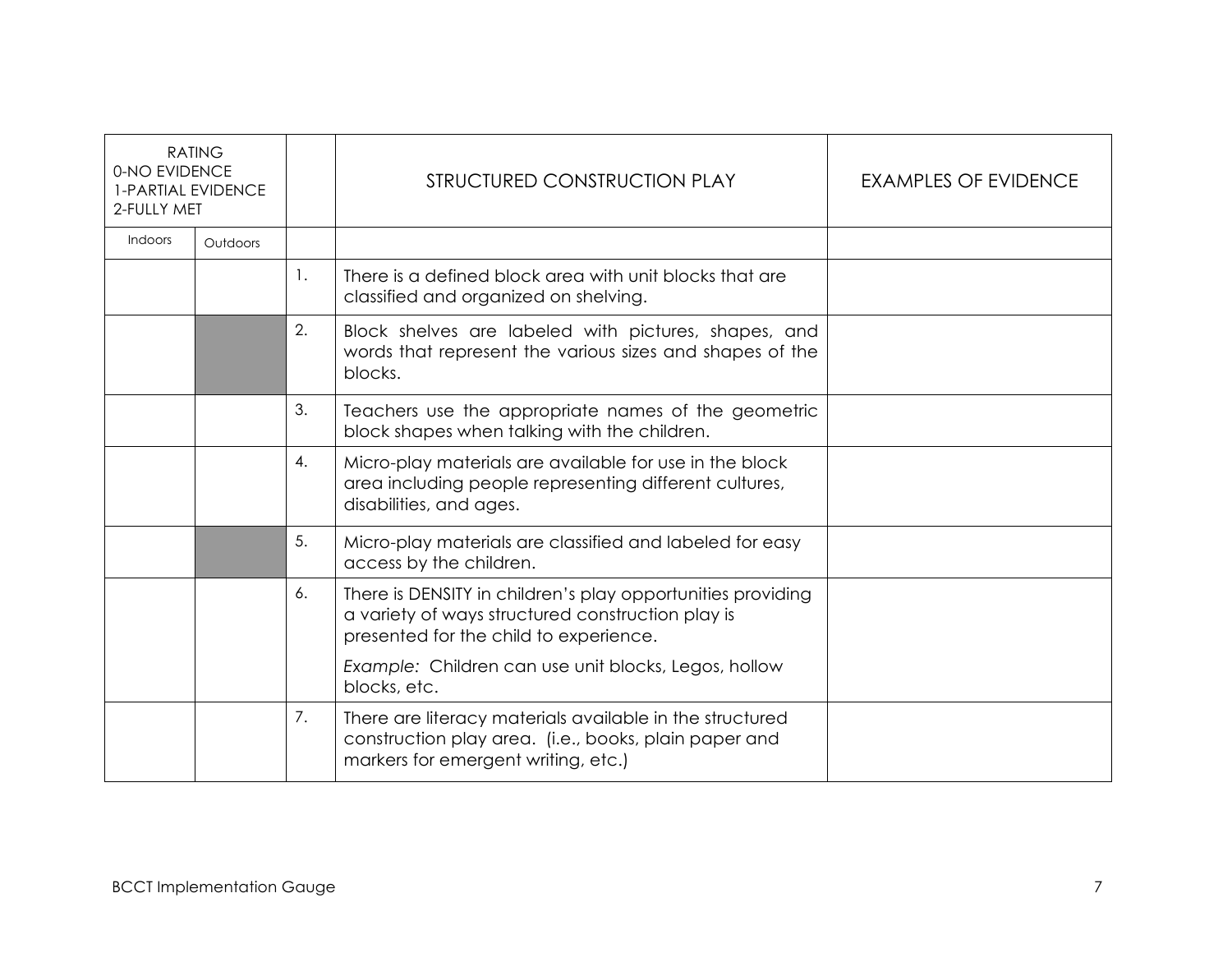| <b>RATING</b><br>0-NO EVIDENCE<br><b>1-PARTIAL EVIDENCE</b><br>2-FULLY MET |          |     | STRUCTURED CONSTRUCTION PLAY<br>(Continued)                                                                                                                                                                     | <b>EXAMPLES OF EVIDENCE</b> |
|----------------------------------------------------------------------------|----------|-----|-----------------------------------------------------------------------------------------------------------------------------------------------------------------------------------------------------------------|-----------------------------|
| Indoors                                                                    | Outdoors |     |                                                                                                                                                                                                                 |                             |
|                                                                            |          | 8.  | There are enough blocks and building space available<br>to support the constructions of each child in the group.<br>A minimum of 100 blocks and a building space of 16 sq.<br>ft. per child should be provided. |                             |
|                                                                            |          | 9.  | Children's progress in structured construction play is<br>observed and recorded through the use of BCCT<br>authentic assessment tools.                                                                          |                             |
|                                                                            |          | 10. | The information obtained through the authentic<br>assessment process is used in planning the intensity and<br>density of experiences provided for the children.                                                 |                             |
|                                                                            |          |     | MACRO/MICRO DRAMATIC PLAY                                                                                                                                                                                       |                             |
|                                                                            |          | -1. | There is a macro dramatic play area that is expanded<br>and changed depending on children's interests and the<br>monthly theme.                                                                                 |                             |
|                                                                            |          | 2.  | The materials in the macro dramatic play center are<br>classified and labeled where appropriate.                                                                                                                |                             |
|                                                                            |          | 3.  | There are theme-appropriate literacy experiences<br>(books, paper, pencils, etc.) provided in the macro-<br>dramatic play area.                                                                                 |                             |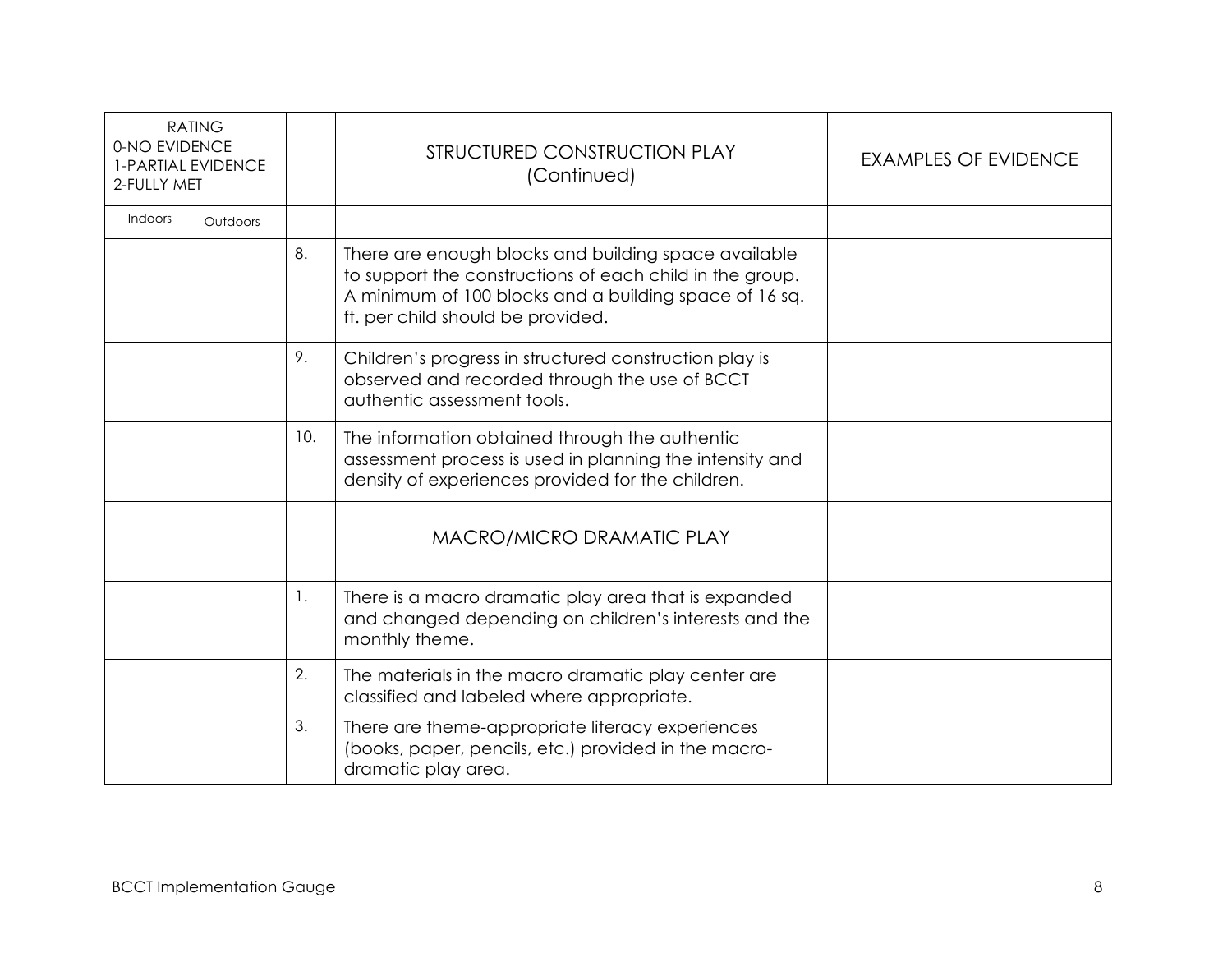| <b>RATING</b><br>0-NO EVIDENCE<br><b>1-PARTIAL EVIDENCE</b><br>2-FULLY MET |          |    | <b>MACRO/MICRO DRAMATIC PLAY</b><br>(Continued)                                                                                                                                                                                                                                                    | <b>EXAMPLES OF EVIDENCE</b> |
|----------------------------------------------------------------------------|----------|----|----------------------------------------------------------------------------------------------------------------------------------------------------------------------------------------------------------------------------------------------------------------------------------------------------|-----------------------------|
| Indoors                                                                    | Outdoors |    |                                                                                                                                                                                                                                                                                                    |                             |
|                                                                            |          | 4. | The themes and props are appropriate for macro<br>dramatic play of both boys and girls and are multi-<br>cultural.                                                                                                                                                                                 |                             |
|                                                                            |          | 5. | Micro dramatic play props and areas are available<br>throughout each day.                                                                                                                                                                                                                          |                             |
|                                                                            |          | 6. | Micro dramatic play props and areas are planned to<br>support the interests of both boys and girls and represent<br>different cultures, disabilities, and ages.                                                                                                                                    |                             |
|                                                                            |          | 7. | There is DENSITY in children's play opportunities providing<br>a variety of ways dramatic play is presented for the child<br>to experience.                                                                                                                                                        |                             |
|                                                                            |          |    | Macro Example: Children can use hollow blocks to build<br>a cruise ship, tubs of mud and sand to "cook" in a play<br>kitchen, etc.                                                                                                                                                                 |                             |
|                                                                            |          |    | Micro Example: The sand table is used to create a<br>swamp for amphibian reptile play, a small jungle is<br>created with yarn and sticks for play with small stuffed<br>monkeys, a small ocean scene is created in the water<br>table using sand, shells, and small plastic sea creatures,<br>etc. |                             |
|                                                                            |          | 8. | There are literacy materials available in the macro and<br>micro play areas. (i.e., books, plain paper, notepads,<br>pencils, telephone books, recipe books, etc.)                                                                                                                                 |                             |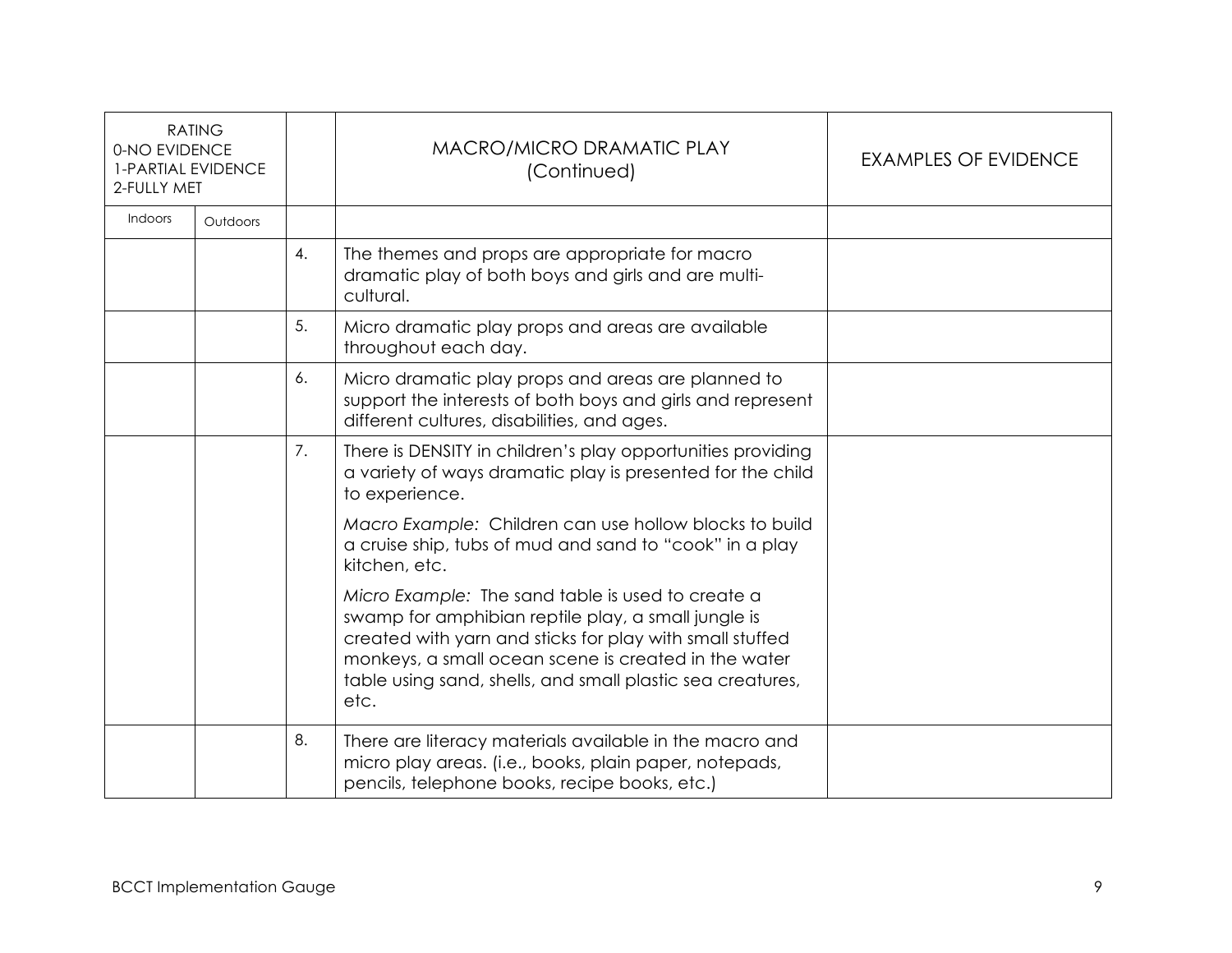| <b>RATING</b><br>0-NO EVIDENCE<br><b>1-PARTIAL EVIDENCE</b><br>2-FULLY MET |          |     | MACRO/MICRO DRAMATIC PLAY<br>(Continued)                                                                                                                                                                                                                                                                                                                               | <b>EXAMPLES OF EVIDENCE</b> |
|----------------------------------------------------------------------------|----------|-----|------------------------------------------------------------------------------------------------------------------------------------------------------------------------------------------------------------------------------------------------------------------------------------------------------------------------------------------------------------------------|-----------------------------|
| Indoors                                                                    | Outdoors |     |                                                                                                                                                                                                                                                                                                                                                                        |                             |
|                                                                            |          | 9.  | The adult/teacher regularly records observations of<br>children's dramatic play development.                                                                                                                                                                                                                                                                           |                             |
|                                                                            |          | 10. | The information obtained through the authentic<br>assessment process is used in planning the intensity and<br>density of experiences provided for the children.                                                                                                                                                                                                        |                             |
|                                                                            |          |     | <b>FINE MOTOR</b>                                                                                                                                                                                                                                                                                                                                                      |                             |
|                                                                            |          | 1.  | Early writing experiences and teacher/adult<br>expectations meet the developmental needs of each<br>child (plain paper, lined paper, a variety of writing<br>instruments, ghost letters, word packets, etc.).                                                                                                                                                          |                             |
|                                                                            |          | 2.  | There is DENSITY in children's play opportunities providing<br>a variety of ways fine motor play is presented.<br>Example: Children can use tweezers to sort macaroni<br>alphabet noodles, use small tools to write letters or<br>create designs in fine sand, use tongs to sort and classify<br>colored disks, use colored clothespins to classify<br>alphabet cards. |                             |
|                                                                            |          | 3.  | There are literacy materials available in the fine motor<br>play area (i.e., big books, predictable books, theme<br>related books, different textures/colors of paper, writing<br>materials, etc.)                                                                                                                                                                     |                             |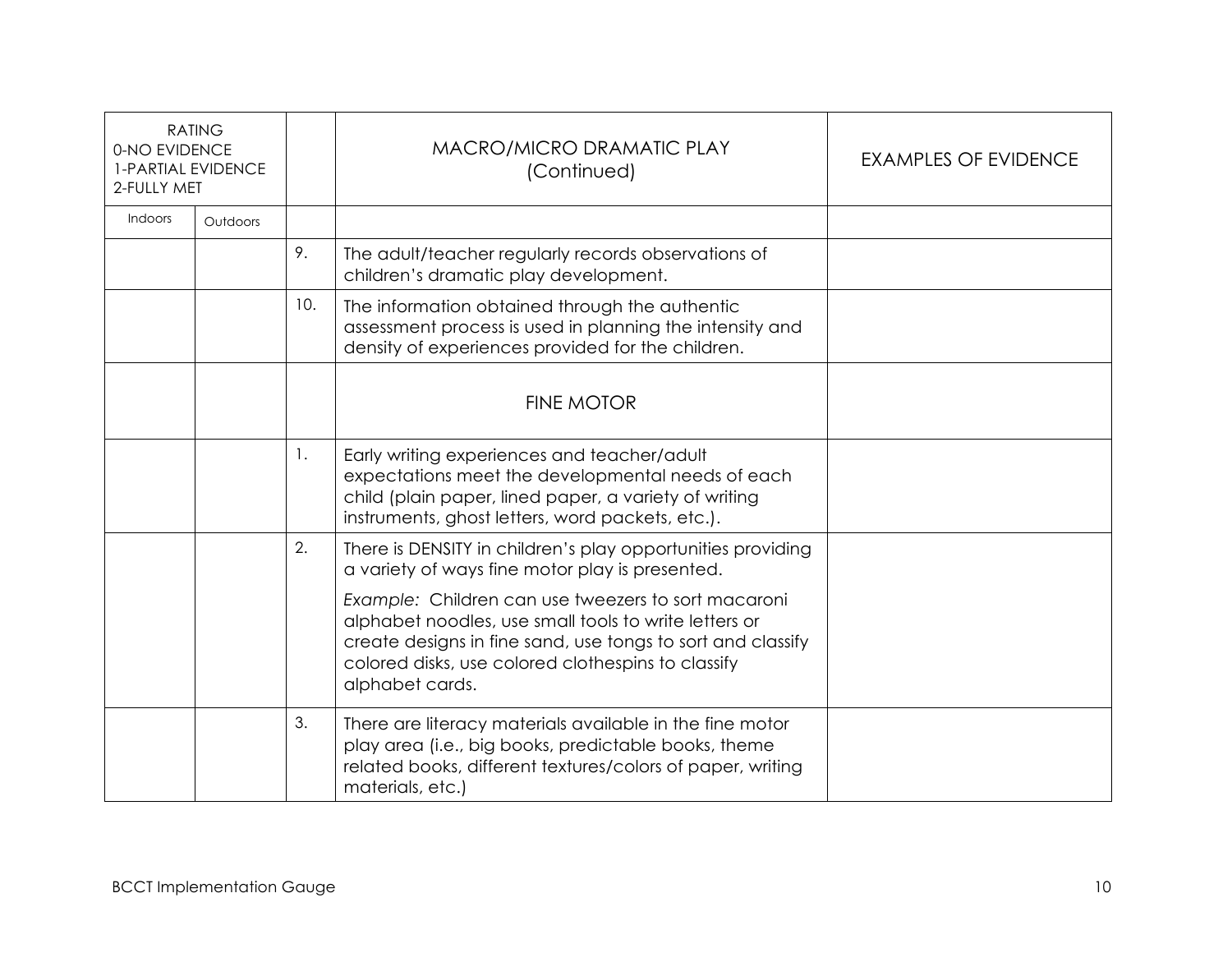| <b>RATING</b><br>0-NO EVIDENCE<br><b>1-PARTIAL EVIDENCE</b><br>2-FULLY MET |          |                | MACRO/MICRO DRAMATIC PLAY<br>(Continued)                                                                                                                                                       | <b>EXAMPLES OF EVIDENCE</b> |
|----------------------------------------------------------------------------|----------|----------------|------------------------------------------------------------------------------------------------------------------------------------------------------------------------------------------------|-----------------------------|
| <b>Indoors</b>                                                             | Outdoors |                |                                                                                                                                                                                                |                             |
|                                                                            |          | 4.             | The adult/teacher regularly records observations of<br>children's dramatic play development.                                                                                                   |                             |
|                                                                            |          | 5.             | The information obtained through the authentic<br>assessment process is used in planning the intensity and<br>density of experiences provided for the children.                                |                             |
|                                                                            |          |                | <b>GROSS MOTOR</b>                                                                                                                                                                             |                             |
|                                                                            |          | $\mathbf{1}$ . | There is DENSITY in children's play opportunities providing<br>a variety of ways gross motor play is presented.<br>Example: Children can use parachutes, balls, tricycles,<br>hula hoops, etc. |                             |
|                                                                            |          | 2.             | There is adequate outdoor space for the children to<br>safely run, jump, and play. A minimum of 75 sq. ft. per<br>child is provided.                                                           |                             |
|                                                                            |          | 3.             | There are literacy materials available in playground<br>areas (i.e., books, writing materials, etc.)                                                                                           |                             |
|                                                                            |          | 4.             | The adult/teacher regularly records observations of<br>children's gross motor development.                                                                                                     |                             |
|                                                                            |          | 5.             | The information obtained through the authentic<br>assessment process is used in planning the intensity and<br>density of experiences provided for the children.                                |                             |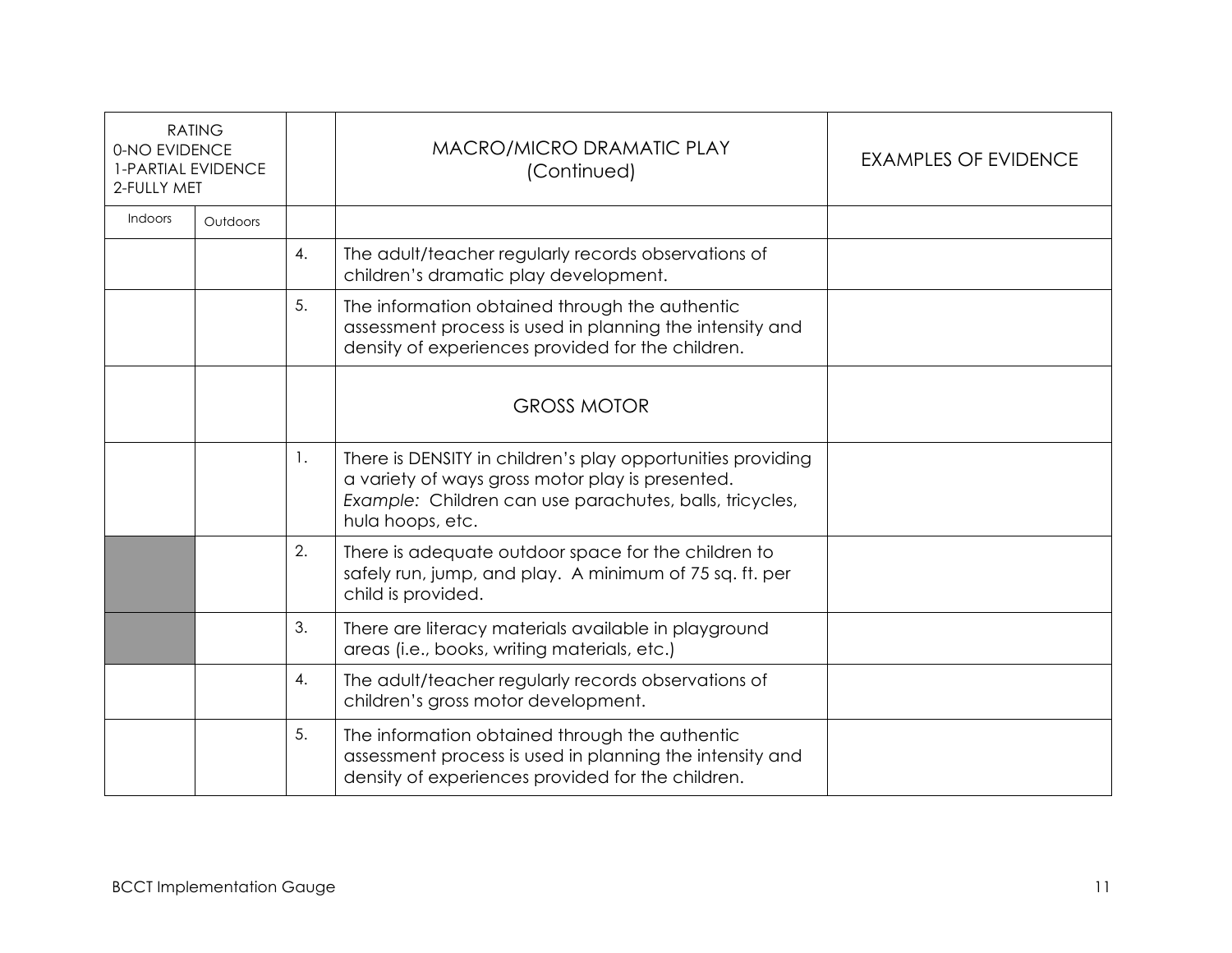| <b>RATING</b><br>0-NO EVIDENCE<br><b>1-PARTIAL EVIDENCE</b><br>2-FULLY MET |    | <b>MEAL TIME</b>                                                                                                                                                                                                                                                               | <b>EXAMPLES OF EVIDENCE</b> |
|----------------------------------------------------------------------------|----|--------------------------------------------------------------------------------------------------------------------------------------------------------------------------------------------------------------------------------------------------------------------------------|-----------------------------|
|                                                                            | 1. | Weekly menus are displayed throughout the program.                                                                                                                                                                                                                             |                             |
|                                                                            | 2. | The adult/teacher supports health and self-help skills by<br>modeling and scaffolding good handwashing<br>techniques.                                                                                                                                                          |                             |
|                                                                            | 3. | The adult/teacher discusses and models the expected<br>behaviors and social interactions.                                                                                                                                                                                      |                             |
|                                                                            | 4. | The adult/teacher introduces the food offered at<br>each meal.                                                                                                                                                                                                                 |                             |
|                                                                            | 5. | The adult/teacher engages the children in conversation,<br>enhancing and extending their language.                                                                                                                                                                             |                             |
|                                                                            | 6. | The adult/teacher makes use of the learning opportunity<br>a well-planned meal provides by discussing the math<br>(numbers, shapes, sizes, etc.), science (temperature,<br>liquid, solid, etc.), and literacy (colors, rhyming words,<br>etc.) concepts presented in the meal. |                             |
|                                                                            | 7. | The adult/teacher plans and implements an orderly<br>clean-up, allowing children to classify and sort their trash<br>and dishes/utensils.                                                                                                                                      |                             |